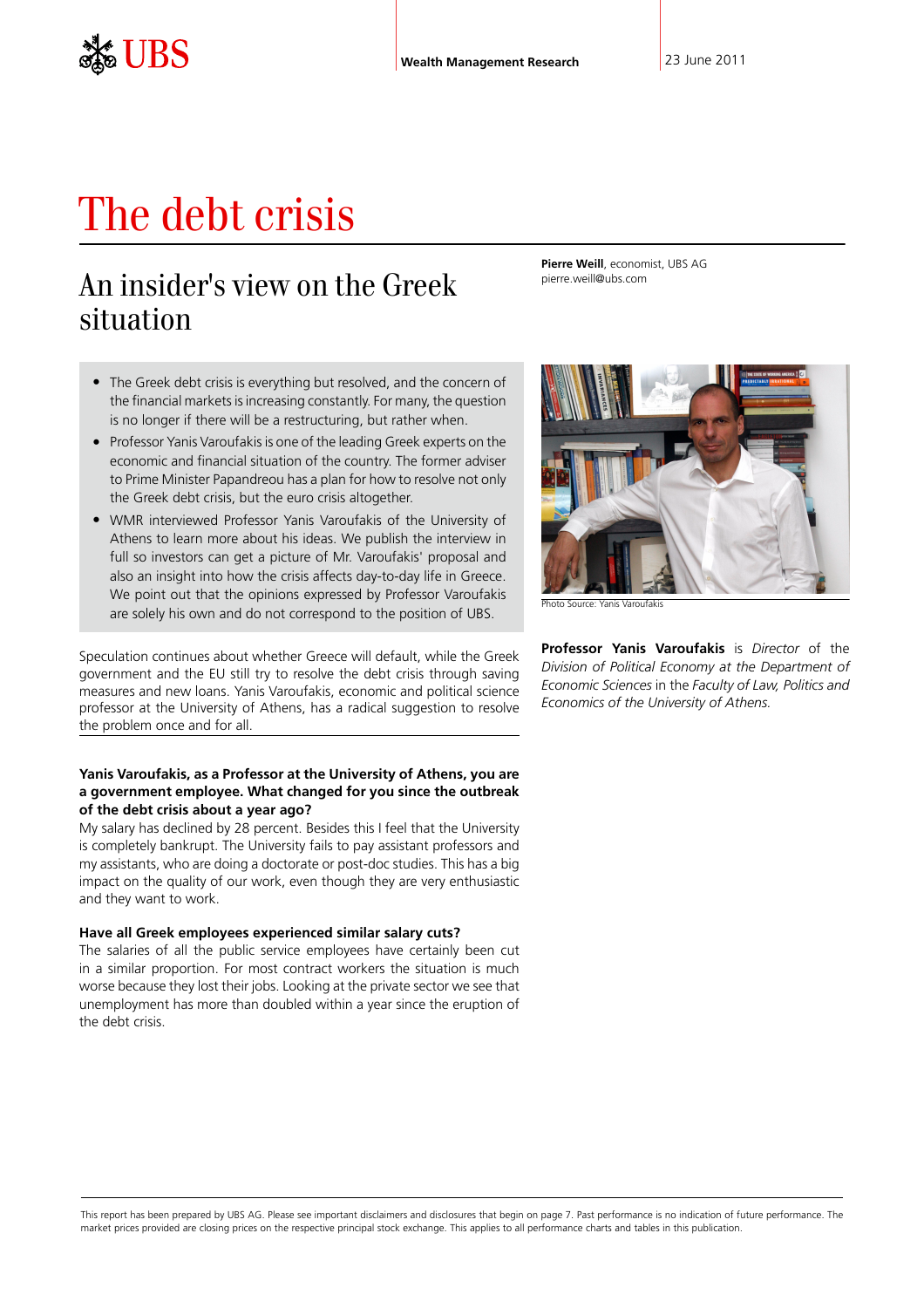#### **How is this situation reflected in daily life?**

Every single day you pass shops which have only very recently closed down. Then I pass by a soup kitchen of a Protestant church. Before the crisis there were two groups of people going there: the drug addicts and refugees on their way to Western Europe. Within eight months the number of Greeks using it has increased tremendously. Now you have people who not long ago had a job and an apartment or even a house. I know it because I occasionally talk to them. Once you lose your job and you are not eligible for unemployment benefits anymore, life gets difficult very quickly. Soon you can lose your apartment as well, and if you do not have a permanent address, you stand little chance of finding another job, receiving benefits or entering some retraining program. It gets very hard to make a comeback into organized society.

# **The unemployment rate reached 16.2% in March — a record. 811,000 Greeks are unemployed, 40% more than a year ago. How likely is a popular uprising or revolt if the austerity measures increase?**

I think we are already seeing signs of this. Every evening one hundred thousand gather at the Constitution Square in front of Parliament to demonstrate. They behave peacefully, but they are very passionate and united in their opposition to the government in particular and to the political system in general. They oppose the way the government and Europe, not to mention the IMF, is dealing with the crisis. I spoke to MPs and it is very clear to me that they are in complete disarray – the members of the governing socialist party in particular are at a loss on how to resolve the crisis. One MP described her options as follows: "I have the impression the government gave me a gun, so that I can either shoot myself or give it back to them, so that they can shoot me." Greek society is edging very quickly towards a situation of ungovernability.

#### **This does not sound optimistic at all?**

No, but every crisis is also a laboratory of the future. We do not know what will come out of it. Crises in the past have sometimes given rise to a better society. On other occasions, like in the 1930s in Europe, the crisis led to the domination of society's worst side: the rise of xenophobia, racism, fascism and a form of populism that creates circumstances of wholesale regression.

#### **What next decisive step will determine the direction of change?**

The prime minister is pushing the fiscal adjustment program, as he calls it, through parliament, with budget cuts of EUR 78bn. With this he hopes he can negotiate a new loan in Brussels in the range of EUR 40-90bn. On his triumphant return to Athens, he will address the Greek people saying, "I bought the nation an extension of at least one year's worth, without which the state would be insolvent and unable to pay salaries and pensions." Then he hopes that the heat of the summer, which is considerable in Athens, will see to it that the demonstrations wither as the demonstrators leave the square for the beaches. This will reduce the pressure he is under till autumn.

### **The plan is to privatize government assets and to buy back debt…**

Yes, but in my estimation this will be insignificant vis-a-vis the debt-to-GDP ratio and its explosive path. Greece is in a meltdown. Just look at its share market, its real estate market or any other market. So it is not a very good idea to try to sell off the few remaining assets the Greek state has in a falling – and indeed failing – market. The revenues from this fire sale will be low. The strategy to buy back debt with these lowly revenues is highly questionable in view of the realistic prospect of a future haircut.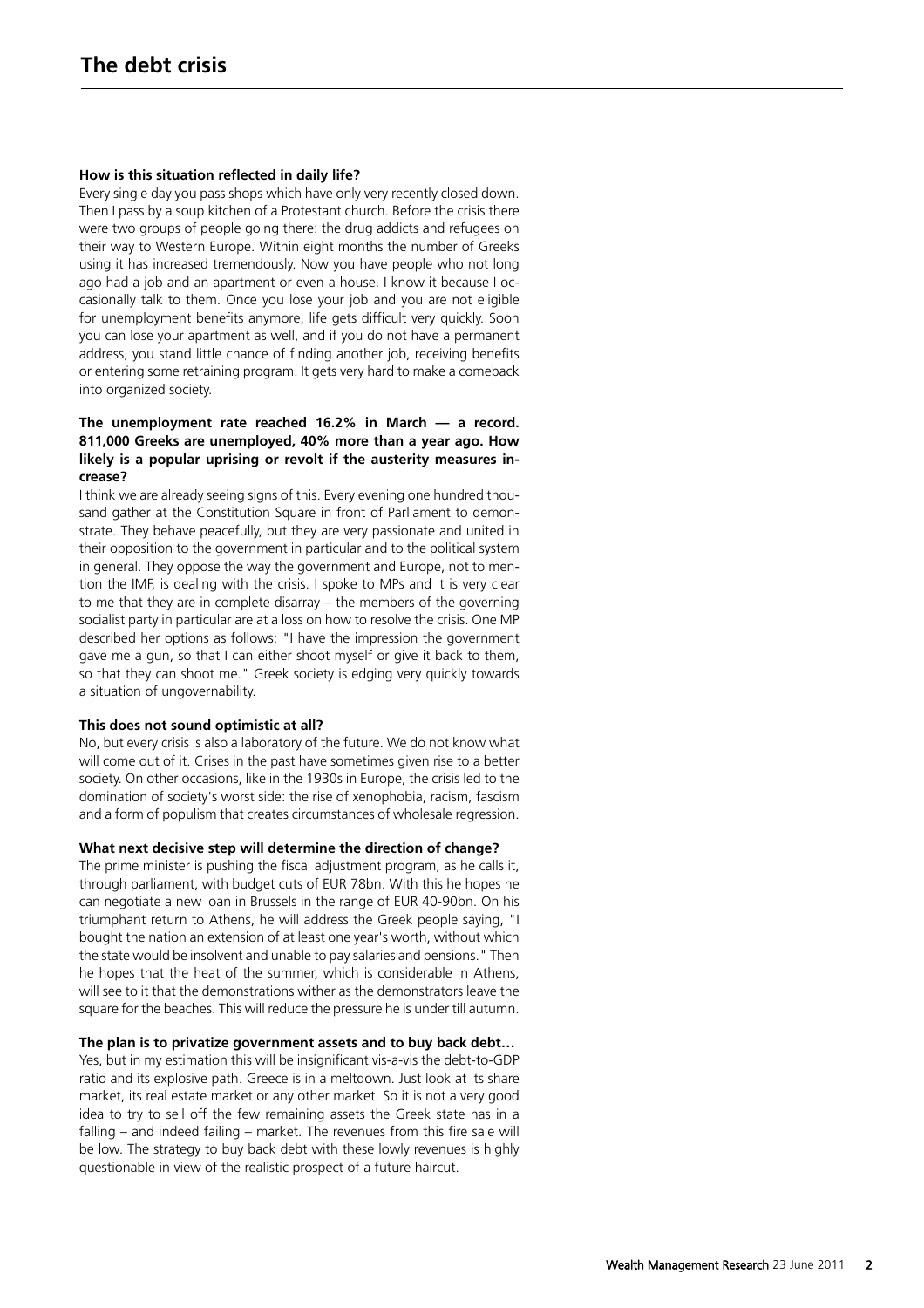# **You suggest that the ECB should buy EUR 133bn, which corresponds to 40% of the Greek debt, and issue its own Eurobond at much lower interest rates. Do you believe this would resolve the problem?**

Yes I do. But, and let me be clear on this, the proposal you are referring to is not merely a proposal for resolving the Greek crisis. It is, rather, a proposal for ending the euro system's crisis and, indeed, for redesigning the euro's architecture. I strongly believe this is the only alternative to avoid the breakdown of the euro. The way Greece is going, along with the rest of the periphery, the whole euro system will collapse with it. I see no end of this domino effect in sight. The Greek situation will worsen, the loans Greece will get will be wasted on repayments that resemble a Sisyphean task: in short, the debt-to-GDP ratio will keep rising. At some point Germany will cease financing the Greek state. Then the imminent default will push Greek banks into bankruptcy. In turn this will lead to a whole cascade throughout Europe. Eurozone banks will begin to feel the strain, the spreads of Spanish sovereign bonds will exceed 9% or even 10% and Spain will prove, as they say, too big to save. Germany will not pick up the huge bill to save, singlehandedly, the whole euro system and will rather choose to bail itself out by reconstructing its own currency. This is my prediction, assuming that Europe continues to walk on the present path.

# **What is the alternative**?

We have three crises going on at once. We have the banking sector crisis, we have the sovereign debt crisis and a crisis of severe underinvestment in the majority of the Eurozone countries. We need to address these three issues at once. Because trying to resolve one leads to the worsening of the situation in one of the other two realms. It is a little like fighting the mythical Hydra: Unless you cut off all its heads at once, attacking them instead one at a time, they will grow back more menacing than before.

#### **How do you want to do that**?

Starting with the banks – to strengthen the banks they have to be recapitalized, something that existing shareholders of course reject and struggle against. For this reason, they must be forced to accept recapitalization so that they stop operating totally dependent on the ECB for their liquidity. This recapitalization could be done by the European Financial Stability Fund (EFSF), which will take shares from these banks in exchange. Instead of throwing good money after bad by lending to Greece, Portugal and others, the EFSF should use its funds to recapitalize the banks, cleanse them in a short space of time and, soon after sell the shares it holds, even at a profit. This would energize the banks, strengthen the financial system and cost the European taxpayer absolutely nothing.

# **What would happen to the debt, under your proposal, if the EFSF deals with the banks, as opposed to the debt problem that it was set up to address?**

The debt crisis cannot be dealt with by means of loans, from the EFSF or from anyone else. Insolvency problems cannot be solved by pouring (expensive) liquidity on them. The debt of the member countries should be divided into the Maastricht-compliant part, which is up to 60% of GDP, and the rest, which is above this limit. The first part, which is Maastricht-compliant, should be then transferred to the ECB.

#### **What does this mean?**

The ECB does not buy the bonds of the member states but, instead, takes these bonds on its books and undertakes to service them on condition that the member states repay the ECB to the full in the long run. For that purpose, the ECB opens a debit account for each participating member state – our idea is that participation in this debt-transfer or debt-conver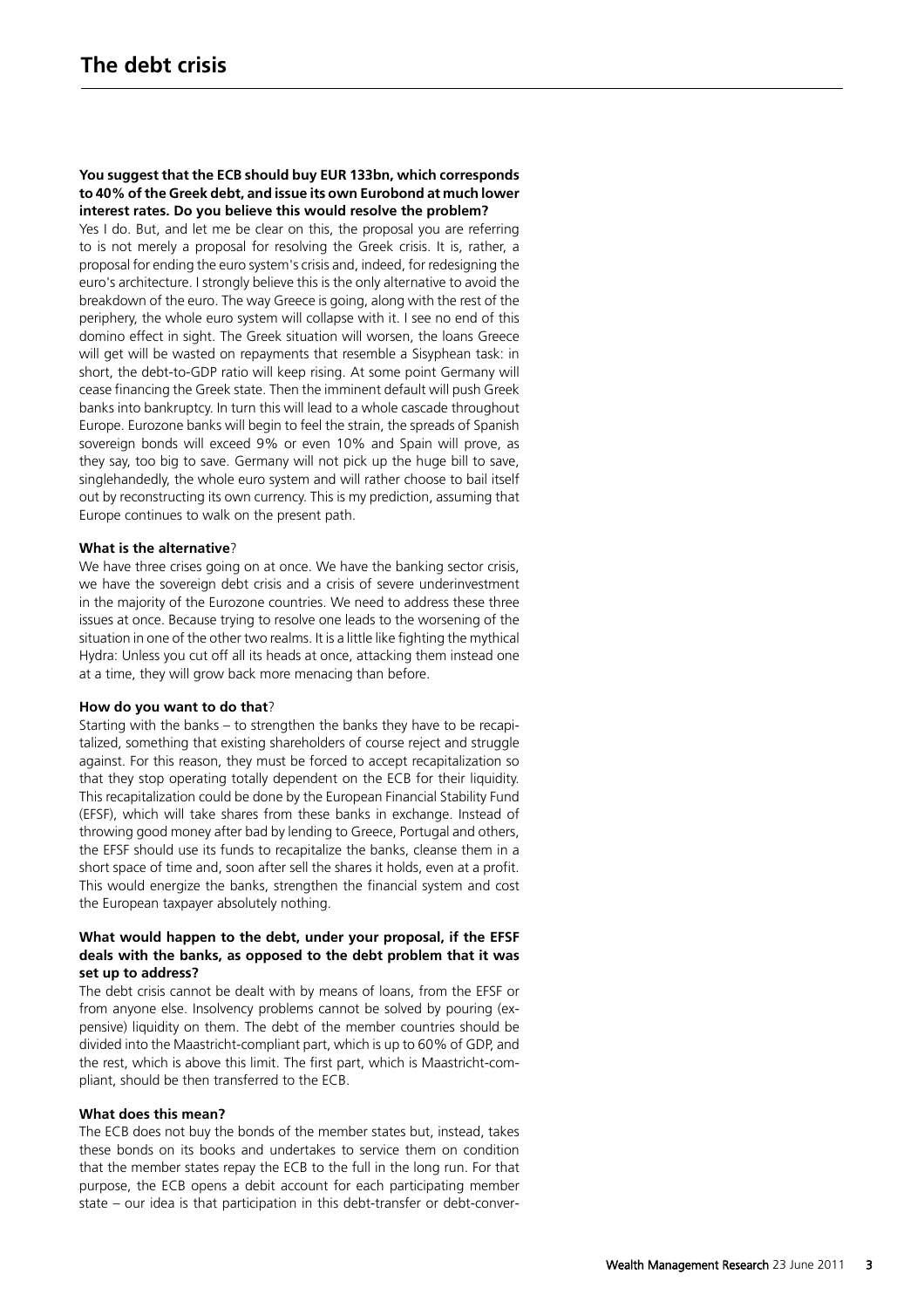sion scheme is purely voluntary and open to all member states, Germany included.

# **And how does the ECB service the member state bonds that have been transferred to it?**

Not by printing money, but rather by issuing Eurobonds guaranteed by the ECB itself, as opposed to by the triple-A member states which are then floated in the international money markets. The ECB, with its solid reputation, would be able to borrow at no more than 3%. In turn, the member states will begin repaying their debt to the ECB over a period equal to the maturity of the ECB Eurobonds and at an interest rate just above that of the ECB's Eurobonds. Thus the aggregate European debt will deflate. Immediately the spreads within Europe will shrink considerably. Even the basket case Greece will be able to roll over its remaining bonds at no more than 6% compared to the 15+% the markets now demand. The debt crisis would be over.

# **Also for Greece**?

Actually Greece would still have a problem, because Greece has a debt equaling 155% of GDP. Greece needs additional medicine. Most of the Greek debt is in the hands of Greek banks, which are effectively bankrupt. They will have to be heavily recapitalized through the EFSF and supported further by the ECB's liquidity. Here is how this could happen: When Greek bonds held by Greek banks and now transferred onto the ECB's books mature, the Greek banks will go to the ECB to cash them in. At that point, the ECB can say to them: Unlike other bondholders, you are being kept alive by our extraordinary liquidity provisions. To continue the latter, you must adhere to the following two conditions. First, you must accept more capital from the EFSF in exchange for another swathe of your shares and, secondly, you will swap the Greek bonds you have for new ones worth a fraction of the older ones' value and with longer maturity. So this will be a haircut, but a very selective haircut for formerly bankrupt banks. Note that the credit rating agencies cannot see this as a credit event, because in effect it constitutes no more than a concession by a bankrupt firm so that it can be bailed out.

#### **What is the third point?**

The dearth of investment throughout much of the Eurozone. Europe and especially the periphery need more investment to be competitive with other regions and continents. This is where the European Investment Bank (EIB) can come in and play a decisive role. Compared to the World Bank, the EIB has double the capacity to finance investment projects. The major problem, which stops the EIB from aiding Europe to get out of this crisis, is the stipulation on its charter that 50% of every investment project must be financed by the member country where funds will be invested. However, the member states in the periphery can not finance anything right now. This problem could be solved by putting to good use the debit account that each member state will by now have with the ECB.

#### **How?**

The ECB would co-finance these projects through additional issues of Eurobonds and charge them to the debit account of the country in which the project is to be realized. This small change would unleash the investment powers of the EIB and energize the European economy.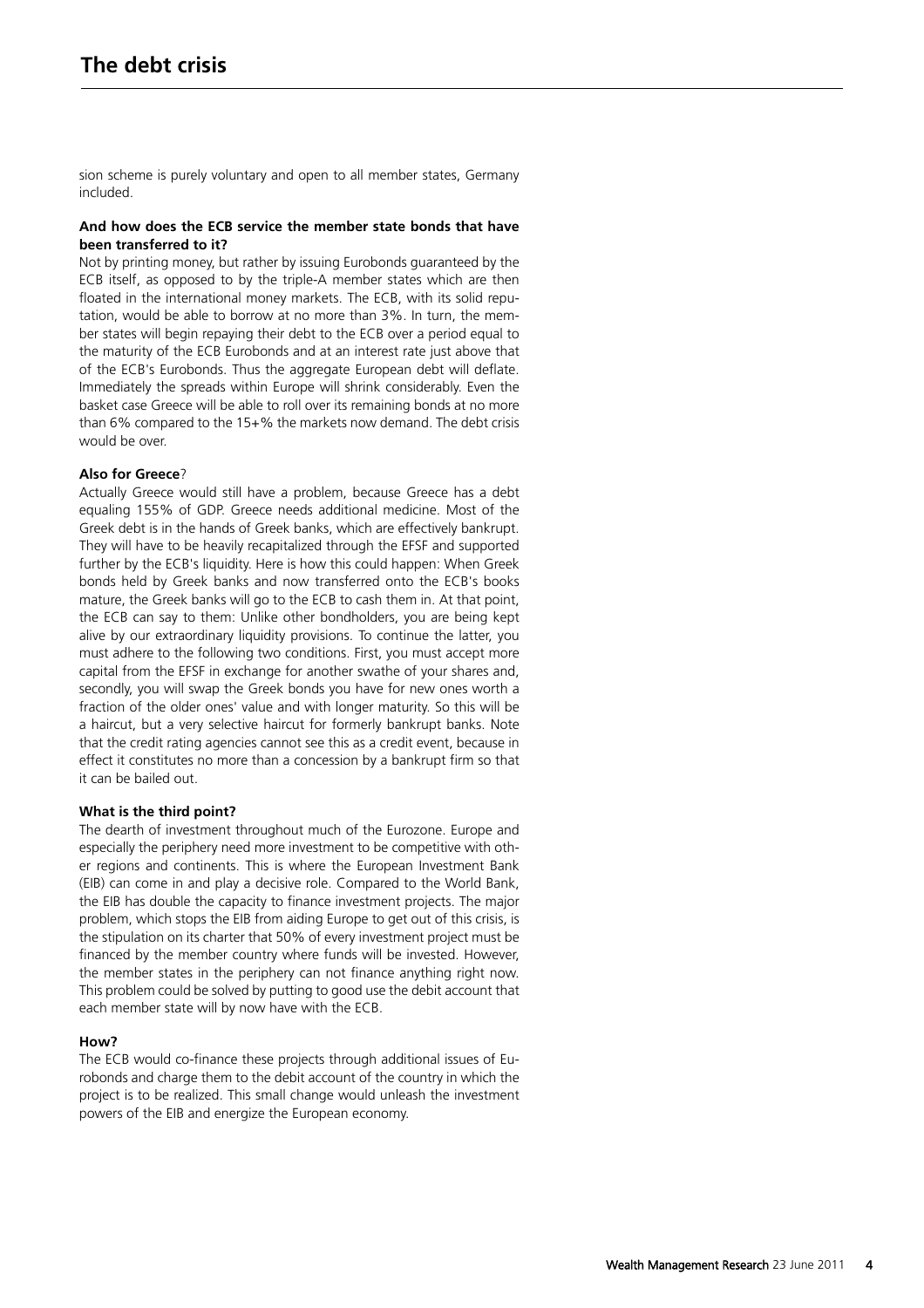#### **Why has your idea not been realized by now?**

Three reasons: The first I refer to as institutional inertia or conservatism. Many colleagues and politicians protest that the Central Bank cannot play the role we suggest it does. That it is not its business to issue bonds and partake of fiscal policy. That this is the job of some pan-European Treasury. My reaction to this objection is that the ECB is a unique central bank in that it has no counterpart in some Federal European Treasury. This, in fact, is a major cause of the current euro crisis. There are two things Europe can do in response: One is to create the missing union treasury with powers to tax, borrow and spend. Alas, there is no way that Europeans will agree to this within a decade, and in any case, such a development requires a radical change in Europe's treaties and institutions (a political and logistical nightmare). But there is another way: the one we are suggesting. The ECB's exceptionalism (the lack of a Treasury counterpart) can be addressed by means of the small innovation we are suggesting – allowing the ECB to issue Eurobonds and so forth. The fact that no other central bank does this is neither here nor there. Europe embarked on a unique course when it decided to bind its economies monetarily, but not fiscally. It must now innovate again, doing something that has never been tried before to save the currency union it created only a decade ago.

#### **What is the second reason?**

The second reason is what I call coordination failure: When I speak to politicians outside of Greece they all tell me the same thing. If the finance minister of Spain or of Italy would openly support this idea, the spreads of this particular country would go through the roof, because the money markets would consider this statement a sign of weakness. Similarly with bankers: If a banker comes out openly in favor of this plan, the shares of this bank will go through the floor, because the financial market will assume that the bank is facing difficulties. This is what we call a typical coordination failure: All would be better off if a common decision could be coordinated and announced at once yet no one dares to propose it individually. It is a clear case of the lack of political leadership and coordination at the center of Europe. The third reason is the political value of the surplus countries' exit option: Presently, the German Chancellor enjoys a fantastic degree of authority within the European Council courtesy of the fact that everyone knows that the surplus countries (Germany, Austria, Finland and the Netherlands) are the only ones that can get out of the euro if they wish, despite the hefty costs that such an exit would bring to them. This exit option boosts Ms. Merkel's bargaining power, and her power to set Europe's agenda, to no end. By agreeing with our proposals, e.g., the creation of common debt via the issue of Eurobonds, Germany in essence gives up its exit option, and thus its extraordinary political privilege. It is understandable that the surplus countries are reluctant to adopt this proposal. In contrast, Greece and the other debt-stricken countries cannot exit the euro, because announcing that they want to get out would lead to a massive outflow of capital. And if Greece would try to get out, Ireland would have to introduce capital controls, a measure which is not compliant with a monetary union. The situation would be different, however, if Germany announced it intended to get out. Then there would be a capital inflow. So this situation increases Germany's influence and power within the EU. If our plan were accepted, Germany would lose this exit option because once you have common debt, which would be the case when the ECB issues Eurobonds, you cannot assign a particular portion of the debt to a single euro member state. This is the same reason why California could never leave the 'dollar zone.'

#### **But it should be possible to overcome this failure?**

Yes. When the euro reaches a critical stage, and Europe must choose between something like our proposals and disintegration, I trust and hope that the current impasse will be overcome. But even then, the only way to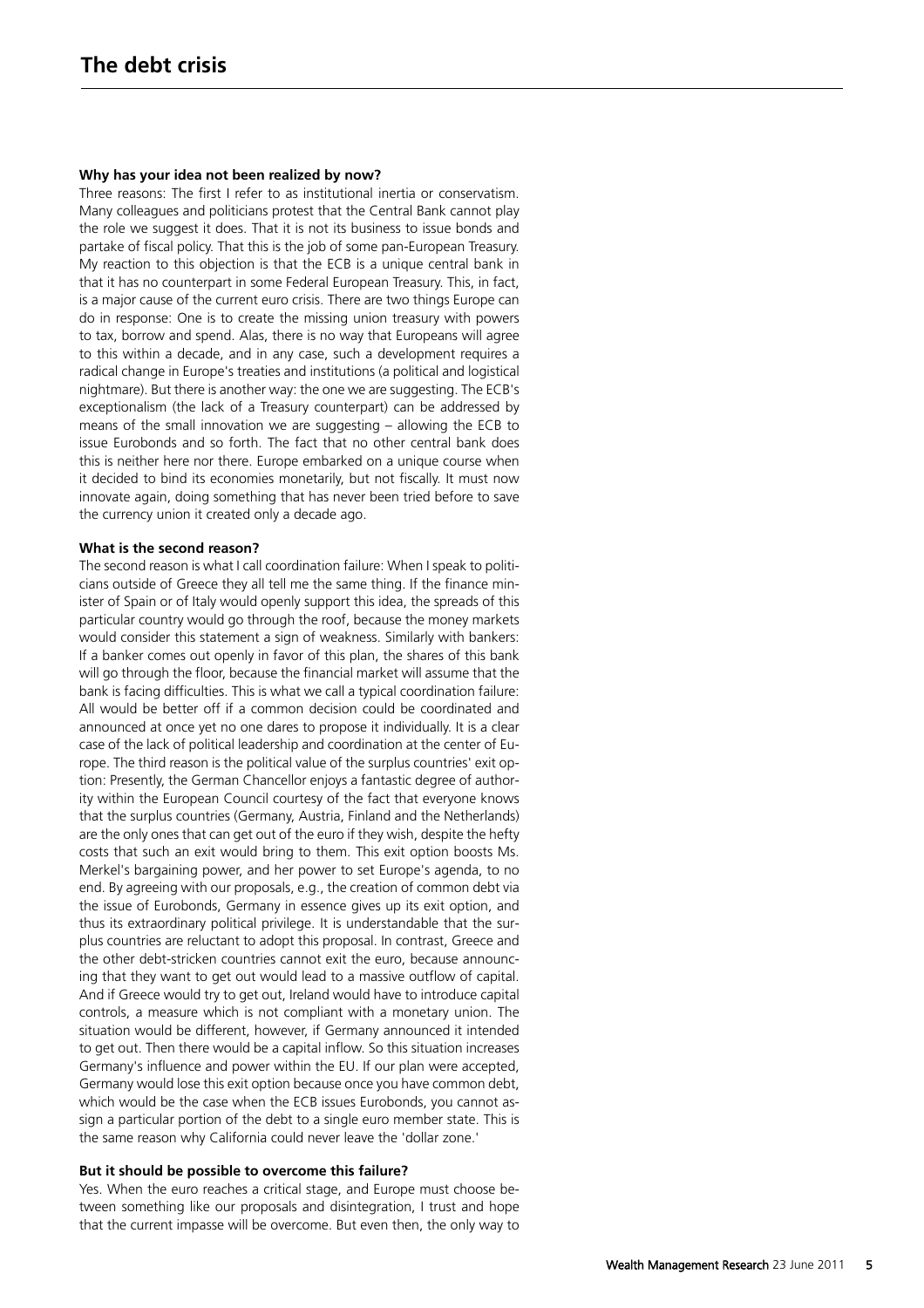implement proposals like the ones presented here would be to announce this plan in a coordinated way by the EU, the ECB and the major European banks. Then the spreads would go down instantly and all shares would rise. Unfortunately Europe is cacophonous. In the United States, President Obama, Fed Chairman Bernanke and Secretary of the Treasury Geithner get together on a Sunday afternoon and announce their plan a few hours later before the markets open in Asia. This is not possible in Europe.

# **Getting back to the situation as it is now. Do you think that a default will be avoided?**

There is no way a default can be avoided. My models – simulations based on macroeconometric models that are in turn based on reasonable and uncontroversial assumptions – show that in the best of all cases, i.e., even if the recession ends this year and then growth of 1% is established next year and then 1.5% from then on; even if the privatization program yields EUR 15bn this year, EUR 15bn next year and EUR 10bn in 2013 and again EUR 10bn in 2014; even if all public spending is curtailed according to plan – which is, in truth, a science fiction scenario, the debt-to-GDP ratio will begin to rise fast after 2017, eventually topping 200%. So, unless some comprehensive solution is applied – and we have proposed one such solution – Greece will have to default, with all this means for the rest of the euro system.

# **What will be the most likely outcome?**

It is very hard to say, because one has to predict how politicians will decide. I believe they will try to buy time, muddle through, and in about one year there will be a major haircut of Greek, Irish and Portuguese debt. Whether this strategy will avert a cascade of failures that leads to the euro system's disintegration is a matter of private judgment. My expectation is that Europe will be forced to change tack if it wants to salvage the euro project.